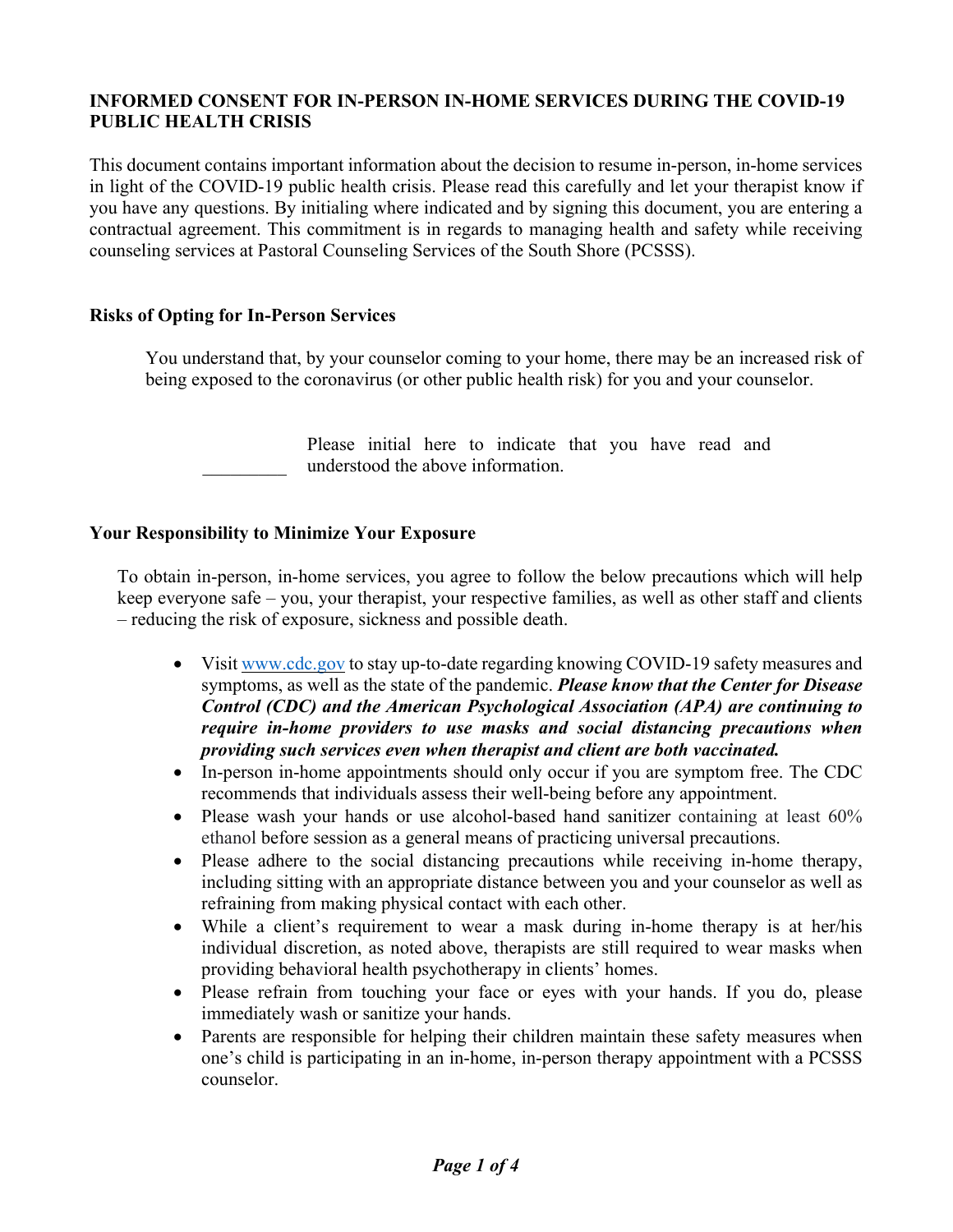- Please ask that others in the home also maintain social distancing boundaries with your therapist.
- If you or someone with whom you have regular physical contact have a job or life responsibilities that expose you to other people who are infected or who are at high risk for infection, please inform your therapist.
- If you have tested positive for the virus and/or have been in known contact with someone who has tested positive for the infection within the last 14 days, inform your therapist immediately. When appropriate, therapy will resume by telehealth.
- Disregard for these safety measures may prevent meeting in-person, limiting psychotherapy sessions to a telehealth arrangement.
- The above precautions may change as local, state or federal orders or guidelines are published. Any changes made to the above procedures will be discussed in therapy as needed.

Please initial here to indicate that you have read and understood the above information.

# **PCSSS Commitment to Minimizing Exposure**

• PCSSS has taken steps to reduce the risk of spreading the coronavirus within the office and supports clinicians providing in-home therapy to maintain required precautions. *Despite all remaining COVID-19 restrictions having been lifted on May 29, 2021 with an anticipated end date of the Massachusetts State of Emergency projected as June 15, 2021, the CDC and APA are continuing to require in-home providers to wear masks and practice social distancing precautions when providing in-home services even when both therapist and client are vaccinated. The CDC and APA also continue to recommend that non-vaccinated individuals continue receiving Telepsychology Services until either a few days after receiving their full vaccination and/or herd immunity is reached. PCSSS is committed to maintaining these safety precautions until further notice.*

Here is a list of safety measures PCSSS staff providing in-home therapy are committed to upholding while in your home:

- Masks will be worn by each therapist entering a client's home and throughout the session.
- Therapists will provide their own alcohol-based hand sanitizer (containing at least 60% ethanol).
- Social distancing practices will remain in effect, including refraining from social conventions, such as handshakes, when arriving and departing, as well as maintaining a safe sitting distance during session.
- Therapists can help you process concerns regarding attending in-person events while not necessarily knowing as to whether or not others present are vaccinated.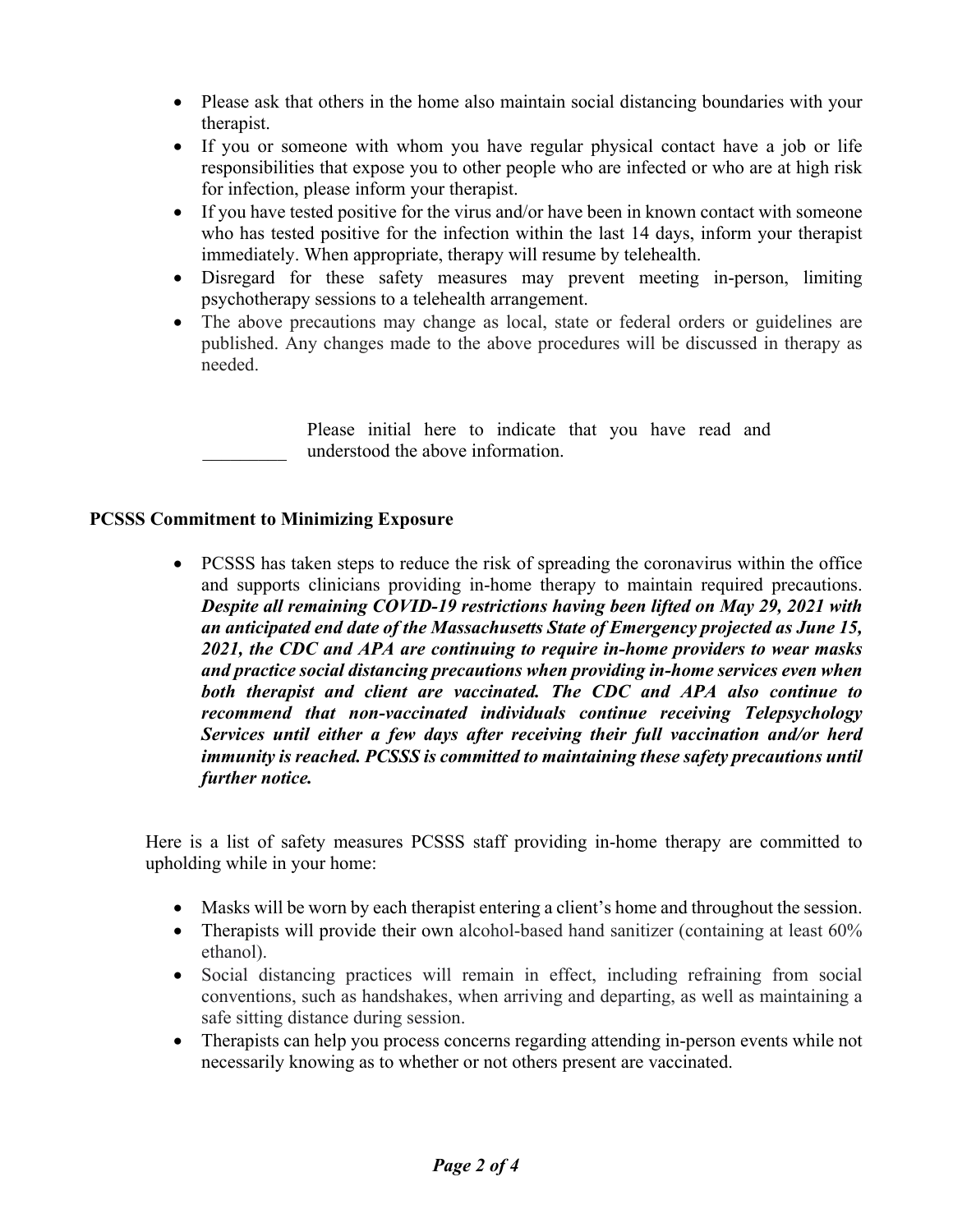Please initial here to indicate that you have read and understood the above information.

#### **Decision to Meet Face-to-Face**

If there is a resurgence of the pandemic or if other health concerns arise, Telepsychology Sessions may be required to resume. If you have concerns about receiving such telehealth services, please attend to those issues with your therapist beforehand.

If you decide at any time that you would feel safer receiving telehealth psychotherapy, PCSSS will respect your decision. Reimbursement for telehealth services, however, is determined by health insurance companies and applicable law. As such, payment for telehealth would need to be discussed ahead of time with your therapist.

If another public health crisis arises, circumstances may require a return to telehealth psychotherapy.

> Please initial here to indicate that you have read and understood the above information.

### **In Case of Infection**

PCSSS is committed to adhering to safety guidelines during this public health crisis, minimizing the spread of the COVID-19 virus.

If you attend an appointment and PCSSS staff believe that you may be exhibiting symptoms, or that you may have been exposed, an in-person, in-home session may end immediately. Followup services by telehealth will be discussed as appropriate between you and your therapist.

If PCSSS staff test positive for the coronavirus, your therapist will notify you so that you can take appropriate precautions.

Clients cancelling in-person appointments due to COVID-19 illness (for oneself or anyone else in the home) with less than a 24-hour notice will not be charged a Late Cancelation/No Show fee. In such cases, please discuss with your therapist the option of reverting to Telehealth.

> Please initial here to indicate that you have read and understood the above information.

#### **Your Confidentiality in the Case of Infection**

If you have tested positive for the coronavirus, your therapist may be legally required to notify local health authorities that they have been in your home. By this requirement, your therapist